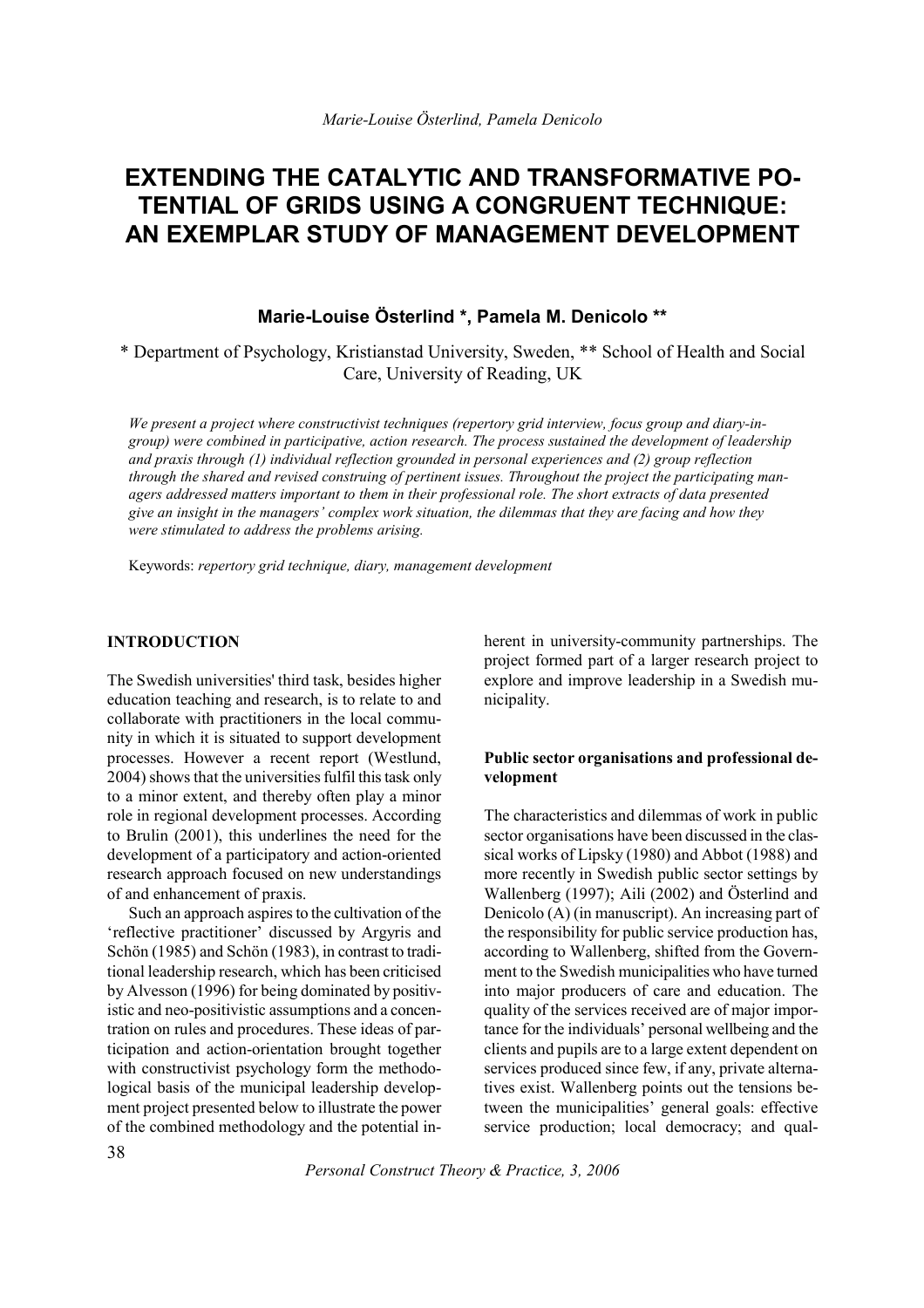ity/legal rights of the individual. The demand for cost efficiency, given priority out of economic necessity, often conflicts with the demand for quality/the legal rights of the individual. Cost control also leads to a conflict between, on the one hand, quick decisions and professional judgements and, on the other, slower democratic decision-making processes.

Swedish municipal managers often have a professional background related to the area that they are charged with managing. This can, especially in times where demands for increased quality are raised as the same time as financial cutbacks, result in further dilemmas where the professional is caught in the middle between political decisions involving financial restrictions on the one side and professional knowledge and legislation (giving the citizens the right to certain 'service level') on the other. (The conflict between professional ideals and administrative theories is described in the context of maternity welfare by Aili and in a wider context by Österlind and Denicolo (A)).

Suffice it to say here that these managers, caught between a plethora of dilemmas, find it difficult to address their own personal development needs and even harder to instigate and maintain group development needs without external support and advice. Yet individual and group development, in response to change in the work environment, is essential if the system is to be productive and effective.

Individual's reactions to change are not inevitably positive. Kelly (1955) found that the constructs *treat*, *fear*, *anxiety*, *guilt, aggressiveness* and *hostility* are related to transition. This anxiety can be reduced by group learning processes.

*"Once a group has learned to hold common assumptions, the resulting automatic patterns of perceiving, thinking, feeling and behaving provide meaning, stability and comfort; the anxiety that results from the inability to understand or predict events happening around the group is reduced by the shared learning."* (Schein, 1990, p.111)

From a constructivist orientation, explicit exploration of professional perspectives could play an important role for the organisation members as, according to Kelly's experience corollary, *"a person's construction system varies as he successively con-* *strues the replications of events" (Kelly, 1955: p 50).* Work group members need some commonality, that is to share some common ideals but, since the sociality corollary extends the commonality corollary, in order to interact effectively, they need to be able to construe issues from the perspective of the diverse views generated by the other group members. Furthermore, validation by others of each person's own construct system is important in the development of closer relationships. The validation of professional construct systems by colleagues provides a greater potential for and, indeed, likelihood of construct similarity within the professional group (Denicolo and Pope, 2001).

This calls for action oriented and participative approaches where methods appropriate for exploration and change are used, and where the researcher's role is to facilitate motivated participants' exploration of and work on problems defined by themselves on their own initiative, hereby involving motivated participants in intensive self-analysis. (Schein, p. 112).

The project described below started with the participating managers' individual explorations of their professional role. When sharing their individual experiences in a group session, they found that they had a mutual interest in personal and group development hence improving both professional practice and their work situations.

## **THE PROJECT - CATALYSING TRANS-FORMATIVE LEADERSHIP DEVELOP-MENT IN A MUNICIPAL CARE ORGANISA-TION**

The project involved one of three geographical districts of the department of community care for older and/or people with disabilities, in a municipality where there exist few private care alternatives. The municipal administration was the second largest in financial turnover and in numbers of personnel. At the time of the project, it was involved in organisational changing processes with the objective to improve both financial efficiency and quality of service to the clients, the latter involving a quality guarantee.

In the 'new' organisation the care- and healthcare staff were to work in flexible teams, determined by the clients' individual needs. New managerial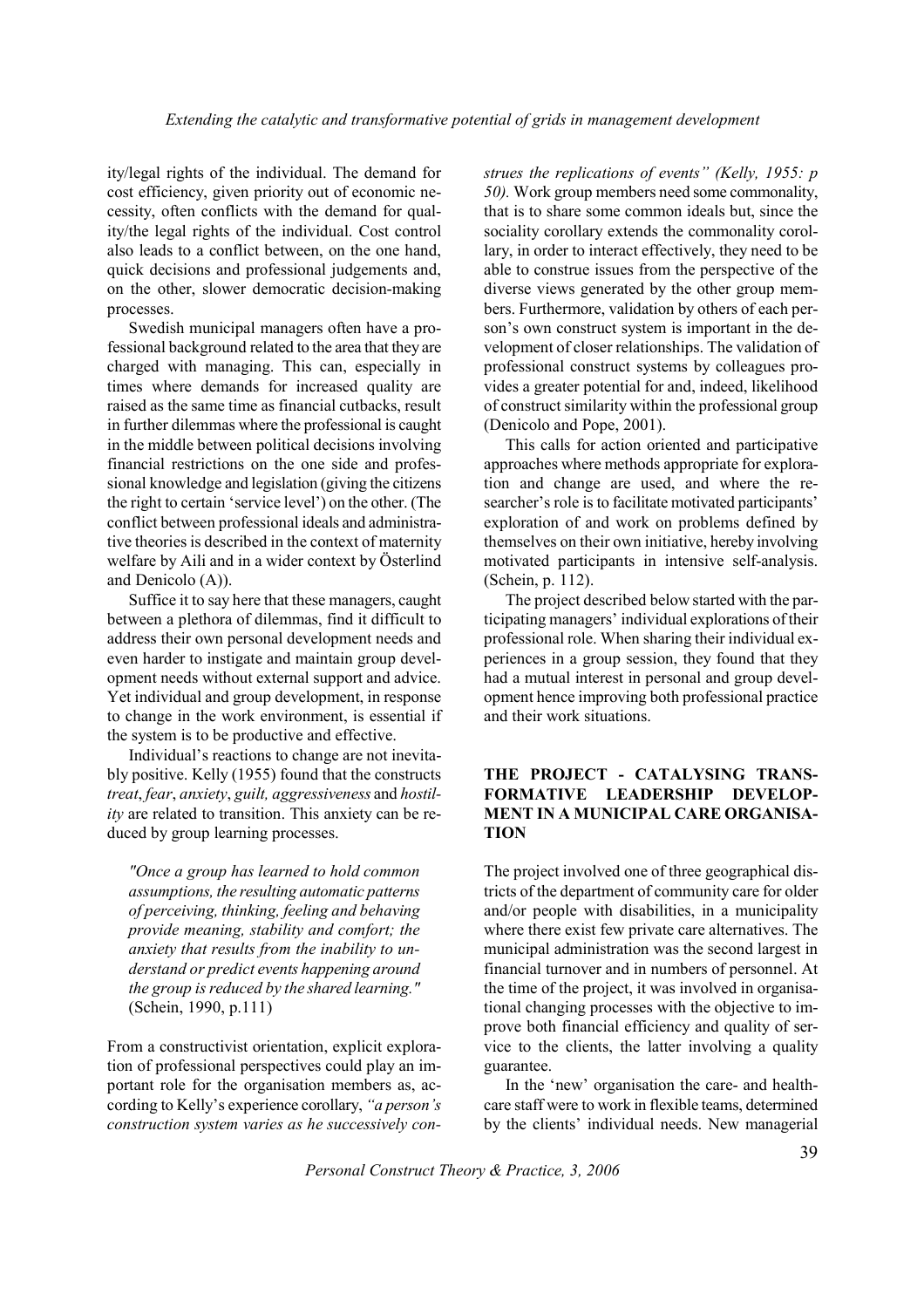posts (district managers and team managers) were created and replaced the former managerial levels. The team manager position involved an increased number of *care staff members* and the incorporation of *professional groups* (nurses, physiotherapist and occupational therapists).

None of the managers from the 'old' organisation was guaranteed a new managerial position. This meant that managers from the 'old' organisation had had, as anyone else interested in a new managerial position in the 'new' organisation, to apply in open competition and to undergo the same tests as the external candidates. Therefore the context was one in which security and trust had recently taken a severe blow.

## **Participants**

In this project all ten municipal team managers in the district (eight women and two men), wanted to develop their leadership role and their managerial group. Each team manager was in charge of 50-70 staff members. Together with their superior, the district manager, they formed the district's managerial group. Among them were represented three different professions (social care, nursing and personnel management).

**Methods** - Combining Repertory Grid Interviews and Diary-in-Group Method

The participating managers' perspectives and their understanding of their work situation and their leadership role were central to the project. A prime objective was to facilitate development at a personal and group level and to transform practice. Methods were chosen in order to facilitate these processes. The participating managers contributed to the planning, realisation and validation of the project, in the true spirit of a combined constructivist and action research enterprise (Pope and Denicolo, 1991).

The first part of the project involved individual development. For this *Repertory Grid interviews* focusing on the exploration of own tasks, including individual feedback at the end of each interview session, were conducted in 2003. Feedback on a group level was generated as the aggregated results from interviews were analysed and discussed in a *focus group session.* At that time all participating managers expressed an interest in a continued group exploration of their leadership experiences. This led to the initiation of a diary-in-group-project that took place during 2004. The *diary-in-group* project focused on individual and group development. The managers explored their individual activities and experiences by keeping a personal diary for a period of two days. In the subsequent group sessions the individual experiences noted in the diaries were developed and discussed.

The results from the repertory grid interviews and focus group session are summarised below (extended results are found in Österlind and Denicolo (A) in manuscript) and exemplified at the individual level for each intervention technique by the results from one participant (Monica). Thereafter the diaryin-group project is described at greater length, including a summary of the theoretical background. A description of the procedure and the material gained from the project is followed by a presentation of the first, preliminary results (extended results are found in Österlind and Denicolo (B) in manuscript), again providing illustrative material from Monica (one of the participants). The paper concludes with suggestions for practice derived from this combination of methods.

## **SUMMARY OF PROCEDURE AND RESULTS OF THE REPERTORY GRID INTERVIEWS AND FOCUS GROUP**

The repertory grid interview explores the personal constructs of an individual. In this project repertory grid interviews were used to explore the managers' experiences of their leadership role during their daily work. The theme for these interviews was *"my tasks and responsibilities as a team manager"*. In this procedure each manager individually identified the tasks/assignments that they perform as team managers (*elements)* and then considered them in triads to identify similarities and differences *(constructs)* between them on a range of dimensions.

The interviews took place in the participant's workplace. Each interview was recorded on audio tape. The interviews were performed with computer-aid (Rep Grid II), which enabled an immediate feedback of the graphic representations of the interview results to the participant. Thus an oppor-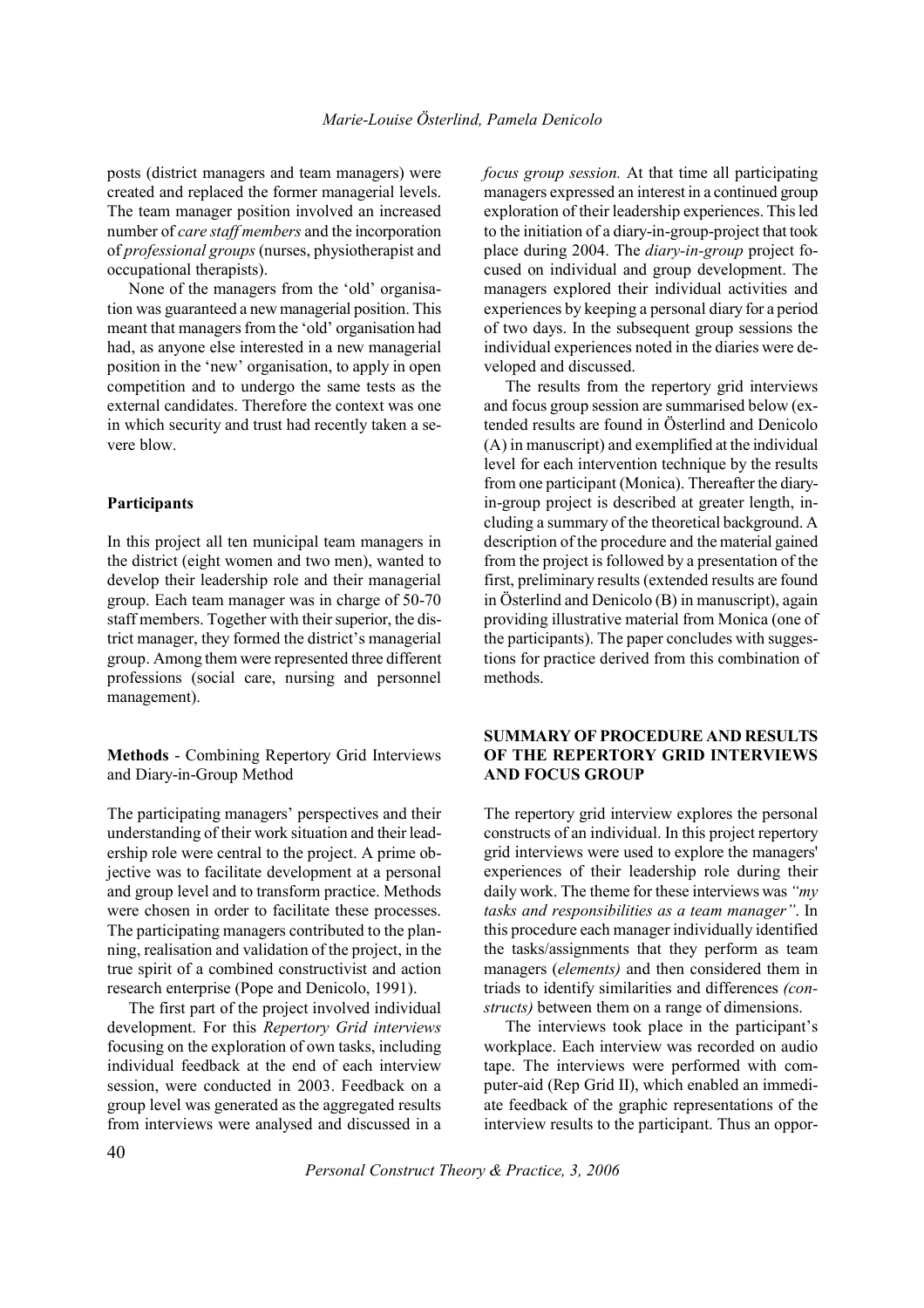#### *Extending the catalytic and transformative potential of grids in management development*

tunity was provided for these representations to be used as a basis for discussion, in order to validate and amplify the results (Smith, 1995).

The role of and results from a repertory grid interview have been discussed by several authors. Bell (2005) states that

*"… the information in a grid clearly depends on only the elements and constructs that have been included."* (Bell, 2005 p. 68.)

Here the results from the repertory grid interviews

are exemplified at individual level by Monica's grid and commentary. In addition to this five examples are presented hereby (1) illustrating the interview transcript's potential to provide deepened or additional information to the grid itself and (2) demonstrating the catalyst potential that, according to Denicolo and Pope (2001), lay in the repertory grid procedure. We conclude this section by presenting a summary of an aggregation of the interview results from the whole group.



Figure 1: *Monica's Grid* (Programme WebGrid III, Gaines and Shaw, 2005)

## **Results at individual level** – Monica's interview

The analysis of *Monica's grid* (Figure 1) shows that she identified 18 types of tasks or responsibilities that she performs as team manager [elements] (The number in brackets indicates the order in which these were generated.). These tasks can be grouped into five categories.

 (I) *Staff related matters* is by numbers the largest embracing the six elements: 'Staff management' (1), 'Reporting the wages' (4), 'Staff meetings' (7), 'Helping staff' [with forms etc] (10), 'Recruiting staff' (11) and 'Crisis management group' [for staff] (17).

- (II) *Managerial responsibilities* is composed by the five elements 'Working environment management' (12), 'Quality management' (13), 'Developing the activities and services' (18), 'Meetings with the managerial group' (14) and 'The pentagon' [collegial support] (15).
- (III) *Financial matters* consists of the three ele-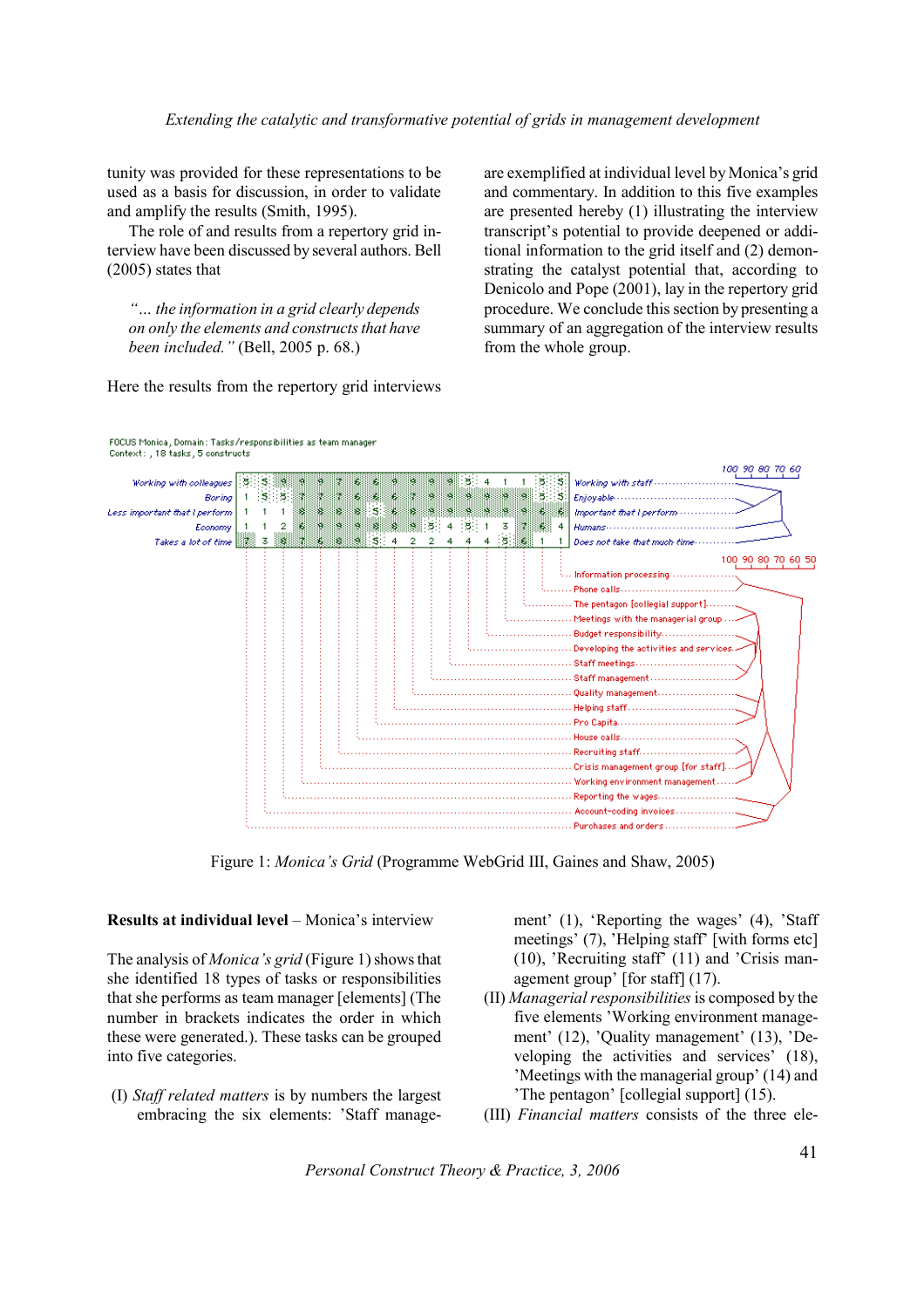ments: 'Budget responsibility' (2); 'Accountcoding invoices' (5) and 'Purchases and orders' (8).

Categories IV and V consists of two elements each:

- (IV) *Client related matters:* 'Pro Capita' [implementing awarded home-help service] (3) and 'House calls' (6) and
- (V) *Communication* 'Information processing' (16) and 'Phone calls' (9).

In total Monica generated the five construct pairs below (The number in brackets indicates the order in which these were generated):

*Working with colleagues – Working with staff (1) Economy – Humans (2) Takes a lot of time – Does not take that much time (3) Boring – Enjoyable (4) Less important that I perform [as team manager] - Important that I perform (5)* 

The grid shows that most of Monica's tasks are of a nature that she thinks fits with the role of a team manager (11 out of 18). The most important tasks are: 'Staff management', 'Staff meetings', Developing activities and services, 'Budget responsibility', 'Meetings with the managerial group' and 'The pentagon' [collegial support]. These are also the tasks that she *enjoys* the most*.* In all she construe all but one ('Purchases and orders' that she finds *boring*) of her tasks as *enjoyable* or *OK*.

The five tasks that consume most of her time are: 'Staff management', 'Quality management' 'Information processing', 'Phone calls', and 'Accountcoding invoices'. Monica considers the first three to be vital to her role, but the last two, related to communication, she thinks are tasks that, to some extent, could be delegated. In particular, 'Account-coding invoices' is a task that she considers *less important that she (the team manager) perform.* 

## **The interview transcript's potential**

The analysis of the transcription of a repertory grid interview provides information, in addition to that found in the grid itself, which is useful for a deeper analysis and interpretation of the grid on *how* the participant *elicits her/his elements* (in this case the tasks performed as a team manager) and *how 'easily' they were generated*. It also enables us to see *more of the process of construing elicited* elements, such as what triads were generated which constructs and details of explorations of the constructs during, for instance, laddering.

#### *Example I – the refinement of an element*

When Monica elicited her fourth element she initially defined it '*Doing* the wage statements' but after reasoning aloud with herself she redefined it to *'Reporting* the wages'

*"…because we send them. I check the wage statements and sign them. You have to do that: signing and checking the wage statements."*

## *Example II – the nature of an element*

In the case of the generation of the element 'telephone calls' the transcripts provided additional information which proved useful to an understanding of why this element was construed as *a task that takes a lot of my time*:

*"I get so many phone calls. The last six months I have had an awful lot because* [in addition to normal assignments] *I also have got the personal assistants* [workers who give personal support to disabled people] *and because of that there have been many house calls and staff matters."* 

*Example III – the nature of a construct* 

The analysis of the interview transcript provides additional information about the construct *Important that I perform [in my role as team manager]* – *Less important that I perform.* Tasks that Monica placed between these two construct poles she considered to be *tasks that could be done in cooperation with someone else*. Those at the extremes were either her sole responsibility or could be done by someone else.

## *Example IV – the generation of triads*

The first generated triad of elements consisted of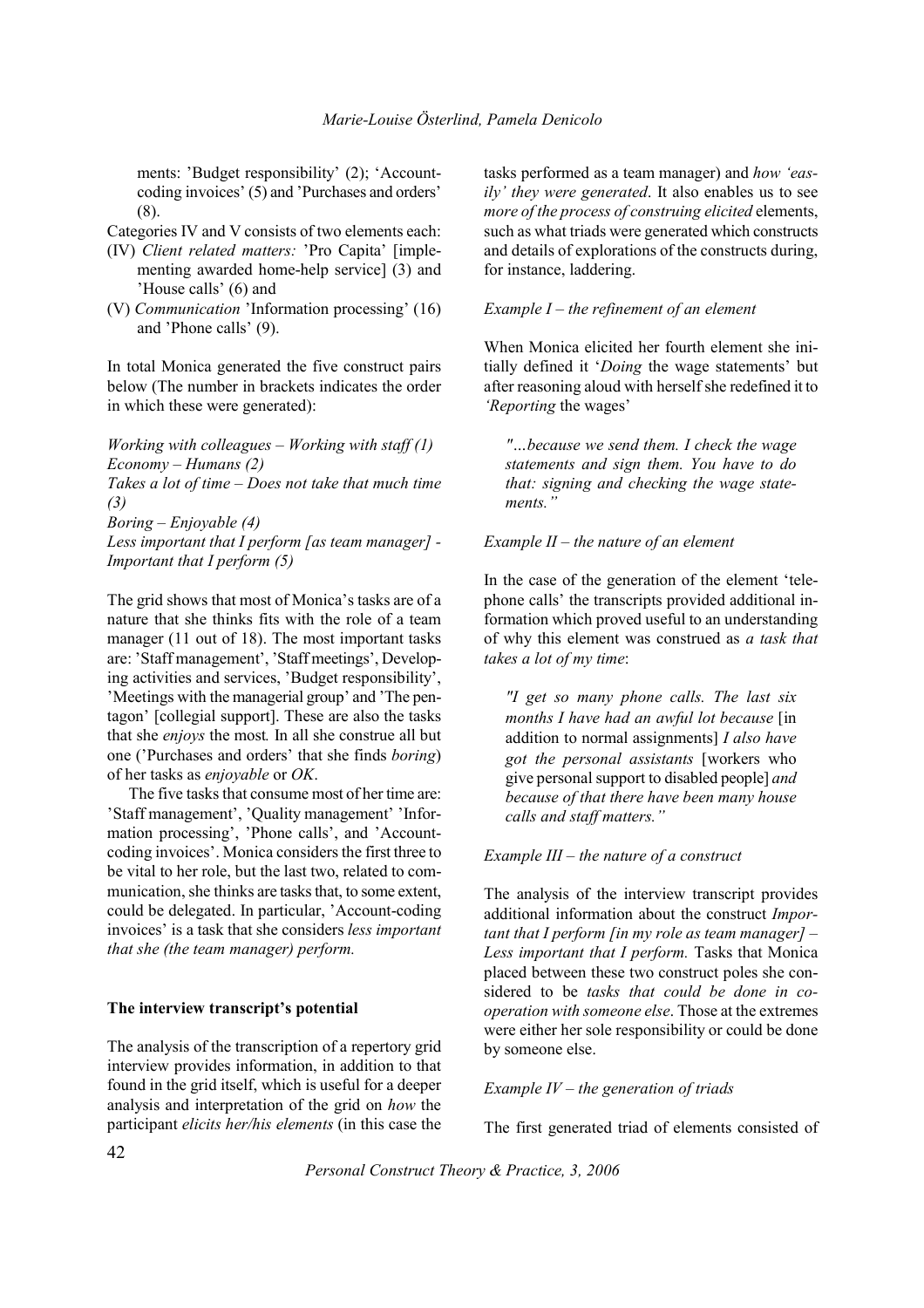'staff meetings', 'quality management systems' and 'the pentagon' [a group of team managers] where Monica construed the first two as *tasks where she worked together with her staff* whilst the latter was construed as *"more of a support for me, one step up, with my colleagues".* 

*Example V - demonstrating the repertory grid procedure's catalyst potential -information which is not at all found in the grid* 

The interview transcript can also provide additional information, which does not appear in the grid, thus providing evidence of the repertory grid procedure's resilience as a conversational tool.

*"The grid is perhaps best seen as a catalyst within conversation between investigator and the individual. It can allow insight into some of the ways in which the individual construes the particular aspects of his or her world which is being investigated."* (Pope & Denicolo, 2001 p. 89)

In our exemplar case the information derived from Monica's grid could lead to the conclusion that she works under considerable stress. This picture is nuanced by the quotation below from the transcription of Monica's interview where she reflects on her work situation at the end of her interview:

*"I don't really feel stressed in my work. But all spring I have had two areas, at least one and a half, and in the one two new team managers* [were appointed]*, so clearly it has … but then one have to make up ones mind for what you are supposed handle as a human being and keep your head above the surface and you know that it is for a limited period of time. But otherwise I don't think our work is that stressful. There are so many different things and you can hardly have a … full diary because then it can be a bit stressful, because there are always acute situations that you have to handle first. But that's one thing you've got to learn as you go along, while working."* 

(Monica)

In Monica's grid, as well as in the transcript from the focus group session (see below), a picture emerges of a team manager with a large sphere of operations, embracing a large variety of tasks and responsibilities most of which she enjoys performing. She seems to have developed and refined personal strategies for handling what might otherwise be perceived as a stressful and fragmented work situation, in which the boring routine tasks that could just as well(or even better) be performed by someone else become providers of badly needed breathing space, time to gather one's thoughts. This picture is further elaborated in Monica's dairy (see the diary in group project below).

## **An aggregation of the interview results from the whole group**

At an aggregated level the results showed that the team managers' tasks can be divided into two main groups:

- (1) A majority of (skilled) tasks that have to be accomplished by the team manager. These tasks were construed as *stimulating*, *challenging*, *demanding* and *in line with their own profession/education*.
- (2) A minority, but not an insignificant number, of (mostly unskilled administrative) tasks that could be done by (or in co-operation with) someone else. These were construed as tasks that are *not in line with the team manager's own profession / education* and were considered to be *boring* and as *stealing time from the tasks that had to be accomplished by the team manager*.

In summary, the team managers had a complex work situation: a new organisational structure, quality system and way of working; some personnel not dedicated to the new 'order'; lack of job description; many different tasks; little or no 'organised' personal development. The results indicated that the managers' leadership roles to a great extent were developed through their own construal of their tasks.

*The picture of Monica as team manager* 

The aggregated results of these interviews were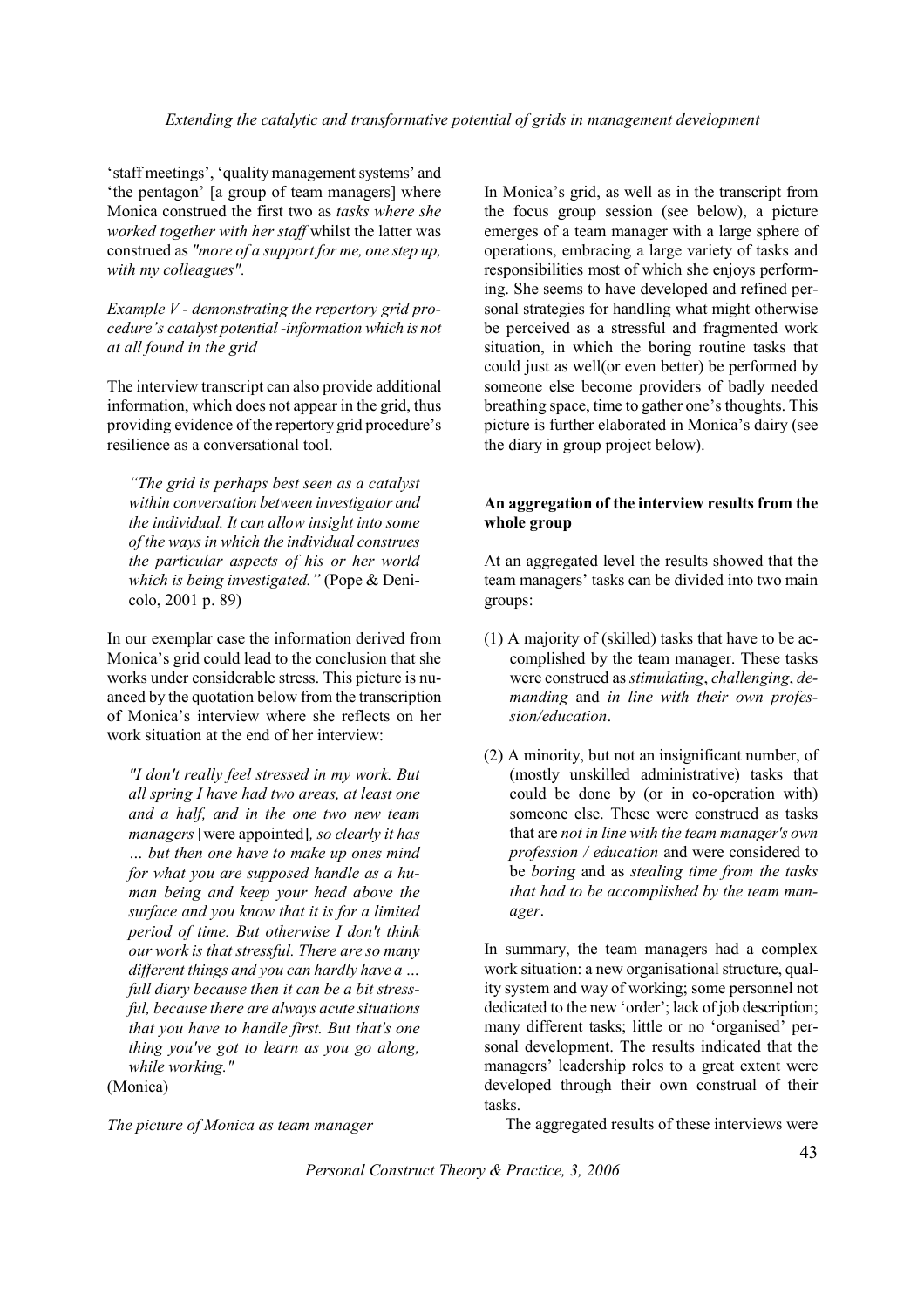discussed in a focus group session with the participating managers. They found that the results from the interviews showed a vivid picture of the nuances and complexity of their tasks and their role. The exploration and reflection on their roles and work situations had been a positive experience for all of them.

#### **The focus group session**

Reflexivity is a central theme in Kelly's philosophy (Kelly, 1955; Fransella, 2005; Dalton and Dunnett, 1992). The focus group interview is a well recognised method for "*listening to people and learning from them"* (Morgan, 1998, p.9). According to Madriz (2000), focus-group interviews facilitate the creation of multiple lines of communication and collective human interaction. They are especially useful in participative research since they decrease the researcher's influence over the interview process and thereby give more weight to the participants' opinions.

By the time the focus group session took place, the managerial group had enlarged by two newly recruited team managers who took part in the session. At the initial phase of this session the participants discussed and analysed the aggregated results from the repertory grid interviews and their experiences from participating in these sessions. The discussion however soon shifted into a further exploration of the team manager role, which filled the greater part of the session, raising and discussing important aspects and dilemmas related to the role as such and to the team managers' work situation.

The transcript from this session shows a large range of variation in the length and frequency of the participants' contributions. Monica made few (3) contributions to the focus group session. In her longest entry she reflects over the diversity of her tasks:

*"Not being responsible for a large building any longer, on the one hand it's less strenuous and that feels great, but on the other one still has tough tasks and easy tasks. To me there's something positive about carrying out these easy tasks while pondering intensively over a problem. I can relive some of the pressure by completing these undemanding* 

*tasks. Like yesterday when I was setting the wage rates. I was walking around harping on the same string. Then it was good to have something like that …. I think it's rather good to be able to alternate. It's a great difference only having one, being specialised on one thing. And that's part of what this team was supposed to be about, that one should have larger, more comprehensive. I don't believe in it that much. One can't be competent in that many areas."* 

#### (Monica)

Other issues discussed in the focus group session included: delegating tasks; quality demands vs. inadequate resources; role conflicts. The team manager role was a recurring topic. One of the participants (Gertrude) described the team manager role as a box, a framework, within which things happens. *"One way or another you are supposed to stay in the box anyhow, so that it holds together."* This metaphor was elaborated by other participants on what was in their boxes, what was not and what ought to be there. Among the things considered missing was systematic collegial support.

Another participant (Susanna) reflected on how the two new colleagues in the group had described their difficult work situations, and their experiences of lack of support and how she had reacted to that and started to reflect about herself and her colleagues as a managerial group.

*"You can't say that we offer our help. And I thought: How could I actually have been of any help? We haven't actually got a system for, as you called it, supporting one and other. Each one makes their own happiness, and good luck to you and hope you feel well next week too. It's tough! We don't actually take care of one and other. But I'm just like that myself. I am fostered within the old system, so I'm not that considerate towards my colleagues. Now I've got Angela* [team manager colleague]*, she is kind and nice and says positive things. I'm not used to things being commented at all. I'm thinking maybe one should learn how to do it some time."*

(Susanna)

This was seconded by other participants who filled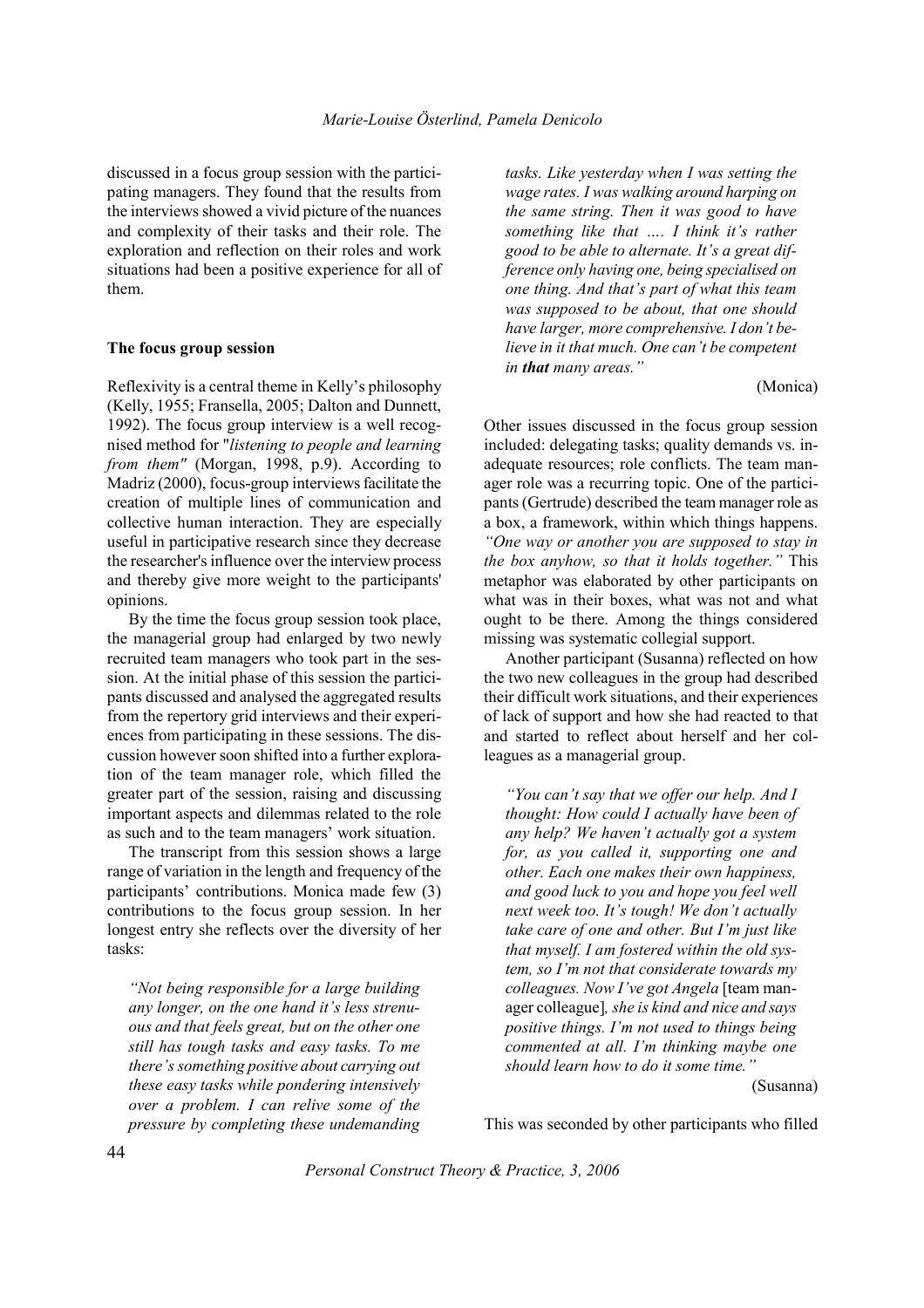in on the importance of getting feedback and support from colleagues. The picture was further enhanced by Angela who reflected on this theme in relation to the nature of the team manager role and tasks, regretting the lack of care for the carers.

*"We have got a job that is based on us being supportive and leaders of development and often you are so focused on seeing these things that you can support and encourage within others. It is necessary that we get it ourselves from time to time."* 

(Angela)

During the last part of the focus group session the lack of collegial support was discussed in conjunction with the potential of a diary-in-group project. The pros and cons with such a project were discussed. The team managers' fears that participation would increase their heavy workloads were superseded by the anticipation of a positive outcome for themselves as individuals and as a managerial group. Among their expectations were perceived opportunities to: *"get to know each other"* within the managerial group and to discover new qualities in colleagues; find out *"what one actually does"* and to *"reflect over and get feedback on"* that; get help to *"unlock and look into"* your *"box"* (see above) and maybe even to *"throw the old box away and get a new one"*.

In all, the participating managers found the focus group process very useful in its own right beyond the actual data disclosed. It also turned out to be of importance for the initiation of the diary-in-group project (described below) in which the participating team managers continued to develop their group construal and re-construal of their professional roles.

## **THE DIARY-IN-GROUP PROJECT**

In a project that aims at transforming praxis within organisational settings it is critical that techniques that explore and support individual development are combined with techniques that offer ways for researchers and participants to listen to the plural voices of others. An elaboration of the focus group technique, the Diary-in-Group method (Lindén, 1996) is especially well suited for a constructivist, participatory approach since it combines the individual, subjective perspective with the advantages of group interaction and adds a time dimension. The process includes individual *diary writing* and *group sessions* in which the participants read from their personal diaries. The group members, including the diarist, are free to reflect on the readings, explore ideas and ask questions. According to Lindén:

"*The diary-in-group method can be used as in instrument for bridging the gap between that which is close to experience (contextual) and that which is distal (decontextualised) or which is found at a conceptual level."* (p. 77).

The process thereby sustains both personal and group development over time.

#### *Procedure*

Co-operative inquiry is based on people examining their own experiences and actions carefully in collaboration with others. According to Heron and Reason (2001) groups of up to twelve persons can work well while a group of fewer than six would be too small and lack variety of experience. This was taken into consideration when the procedure of the diary project was negotiated. The team managers' earlier experiences of dividing the group into two smaller groups in supervision had been mostly negative. Now they had a strong reason for working together as an entire managerial group (ten people) in the project, in order to sustain their mutual development.

The group met once every second week (for ten three hour sessions) to explore and develop their leadership and spheres of activities. Each team manager committed to writing diary notations for two days and sharing her or his writings and experiences with the group at a group session. The group agreed to meet for ten diary sessions thereby allowing each and every one of the group members to get feedback on their personal diary. It was agreed that every one should try to be present at as many sessions as possible, leaving it up to the individual to prioritise. The managers took turns in hosting the sessions with each session dedicated to the diary of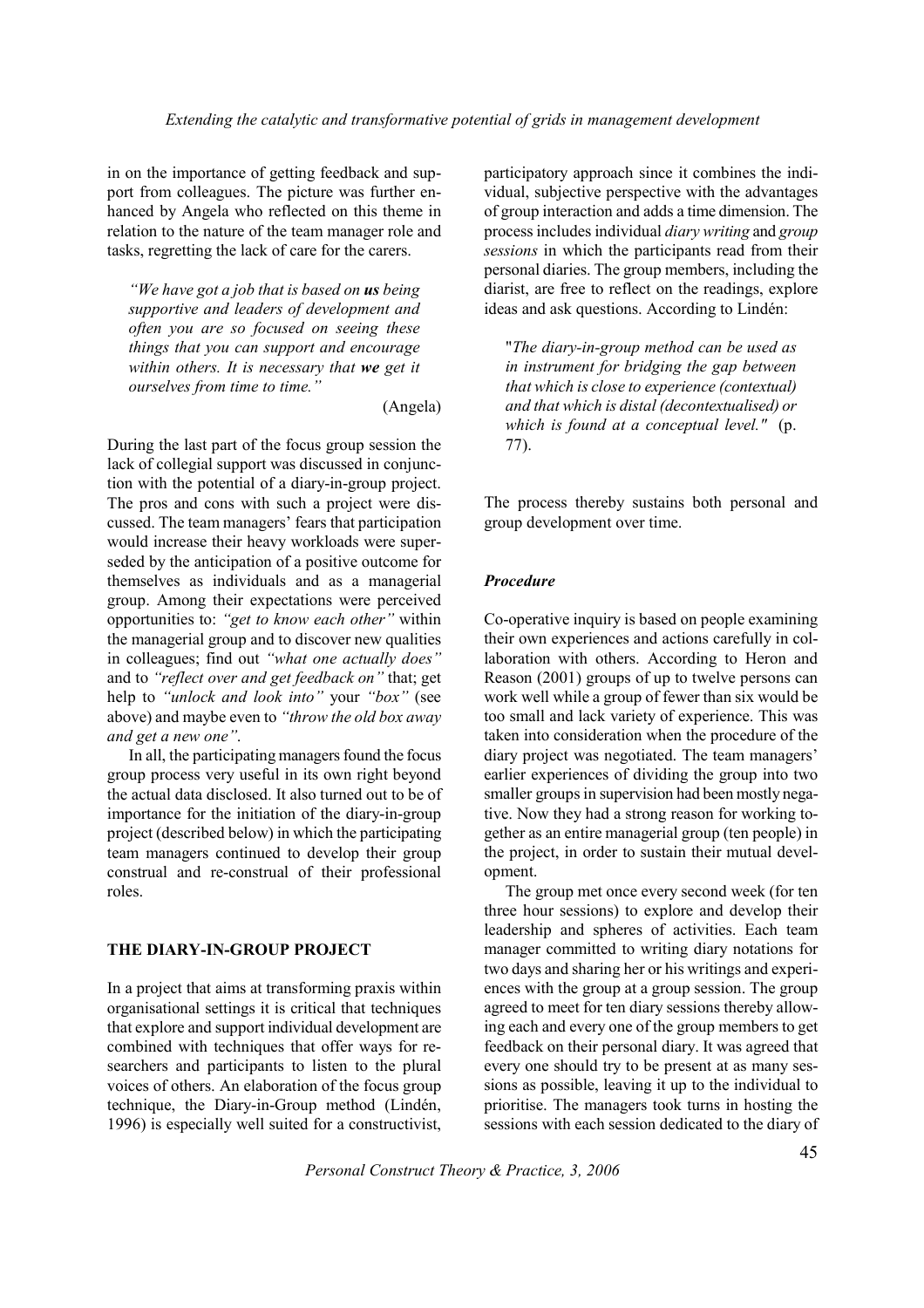that day's hostess or host. Each session started by the diarist's reading from her/his diary. These reading were interleaved with questions and reflections from herself/himself and from the fellow managers. The sessions were tape-recorded and Österlind was present at each session as facilitator.

## *Material*

The material from the diary-in-group project consists of copious material in the form of  $(1)$  ten individual two day diaries and (2) transcriptions from ten group discussion sessions.

#### *Diary Notations*

The individual diary notations show diversity in writing styles. Most diaries consist of brief notations on events and persons related to these while some diaries are elaborated and embrace not only what was done and with whom but also an elaboration on feelings, thoughts and dilemmas generated. The nature of the diary texts is exemplified below by the first day in Monica's diary.

*Today I did not feel so good. Felt down. When I sat in the car and listened to the radio they spoke about Happiness. Least of all what I felt at this moment. What makes you happy? Maybe to write it down one day, maybe there are things that make you happy. They talked about people who felt happiness in being alone. That was when I felt: How does one manage?* 

*When I got to work I listened to the answering machine. Someone had reported sick for the next month. She handles the temporary positions and the vacations. A lot of thoughts ran through my head. 1 ½ persons on sickleave in the same work group at the start of the planning for the summer holidays. Normally it works out. Gave it some more thought.* 

*Logged onto my PC. Checking my e-mails, when I hear the nurse thanking Susanne for yesterday afternoon. Had to go and listen.* 

*Development discussion* [*with staff member, related to performance and salary*]*. Very good to sit down with each* [*staff member*] *but it takes much longer than the estimated 20 minutes. It takes approximately 40 minutes.* 

#### *Both phones ringing. Prioritize!*

*Continue to go thorough the e-mails and reply to those who need an answer. E-mail to Elizabeth on three staff members' length of employment.* 

*Gertrude phoned. She had a person who falls under the Employment Protection Act who wanted to work nights. Many phone calls to check who had the longest period of service.* 

*09.40 Coffee* 

*New development discussion scheduled for 10.00. Got time enough to make a phone call to someone who wanted a trainee job. The development discussion did not take place. She was ill.* 

*Went to copy information on medical examination for the night staff. Had to exchange toner in the copying machine. Checked yesterday's mail. Mobile telephone battery died. Borrowed the nurse's charger. Made some phone calls.* 

*New development discussion. Had to make a new appointment since she arrived unprepared, did not bring her form. We talked about work. She thinks it's a tough job.* 

## *Lunch*

*Sorted the internal mail. Checked the answering machine. Returned calls.* 

*Someone called concerning transportation service and a remote control to a door opener. Wrote down name and address and sent on to occupational therapist and transportations service administrator.* 

*Did some tidying in my mailbox. Realised*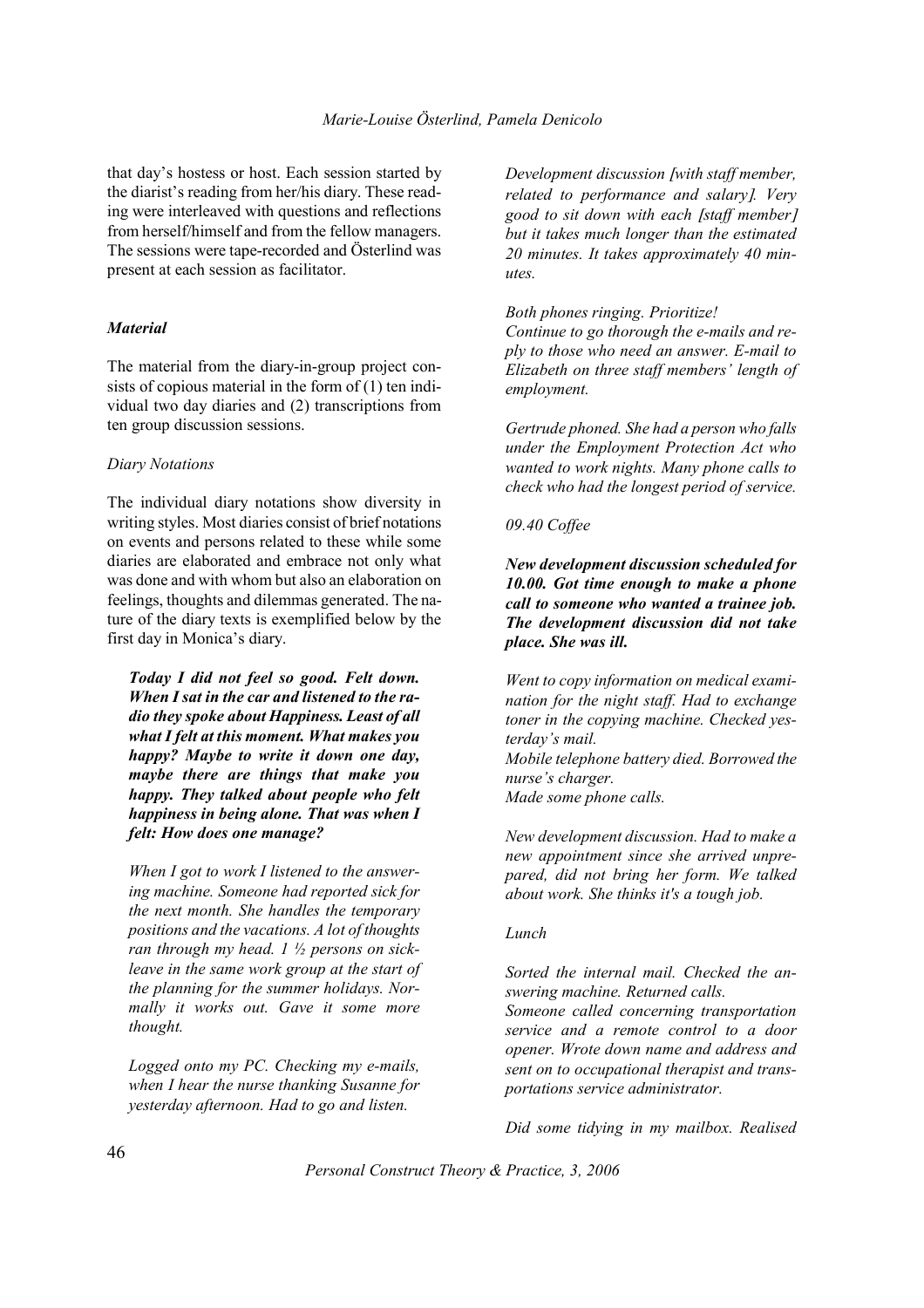*that I ought to phone those who were going to get a rise in salary and were staying at home for one reason or another. Seven people. Got hold of two.* 

*Sent notification of illness to the regional social insurance office.* 

15.00 Meeting with nights staff in E-village. Two persons showed up. We talked some and had coffee. Was able to have a development discussion with one of them.

*Home by 17.00.* 

(Monica's diary - Day 1)

## *Transcripts from the group sessions*

The transcriptions from the group sessions consist of the diary writer's readings of and elaborations over her or his diary notations (exemplified below by Monica's readings from the first paragraph of her diary, above in **bold** face) interspersed with the colleagues' (and to a minor extent the facilitator's) comments and questions.

*"I start with Thursday March 11th. I did not feel that good when I sat in my car and was about to drive to work. On the radio they started to talk about happiness and I thought: Now then, what's this all about? Why do they talk about happiness? It was the least I could think of at that moment. And they went on talking about what makes you happy. And I thought: Hm, what is it really that makes people happy. I drove on the highway and thought: well, maybe one should write it down after all. Maybe there are things in life that make you happy after all. And then they started talking about that there is a great number of people in the world and in Sweden who find happiness in solitude. And this is a terrible threat to me. I thought: How does one manage?* 

*And then I arrived at work. It was such a strong day, the starting of the morning. That is when I thought: Now, TODAY I will write my diary. I have been thinking of this all the time. What is it that actually makes you*  *happy? I think that maybe these are the kind of things that one should reflect on."* 

(Transcript: Monica's reading of the first paragraph of her diary – Day 1)

The length and nature of the group discussions on the different themes varied considerably. This is illustrated by a description of the lengthy discussion that followed Monica's relatively short diary notation on a cancelled development discussion (the second paragraph in **bold** type above). This paragraph, which consists of only four sentences, gave rise to further questions and lengthy discussions (over three pages single spaced typed transcript). The facilitator opened the debate by asking for a clarification about what was discussed during the development discussions. Monica described how she normally goes about it. When she hesitated one of her colleagues would fill in.

There was a short question from Österlind on evaluation of criteria mentioned by Monica. Several colleagues described what they themselves do in this type of situation. This then led to a discussion on the pros and cons of the different procedures mentioned. Monica re-evaluated her own way and thought aloud over ways of improving the procedure for the development discussions. She asked for, and got, more detailed information from one of her colleagues. Another colleague referred to an occasion when she had been on a wage setting course, where she had given this colleague's method as a good example. The example had received praise from the expert for being "the right way to go about things".

Then the discussion turned to how to value and evaluate staff members' achievements on an individual and group level. This part of the group session (initiated by Monica's four sentences) concludes in the participants reflecting about how roles can change over time in work groups.

## **PRELIMINARY RESULTS FROM THE DI-ARY-IN-GROUP PROJECT**

## *A day in a team manager's working life*

An ordinary working day for a team manager can be summarised from the data. It starts at approximately eight o'clock, although the managers have fre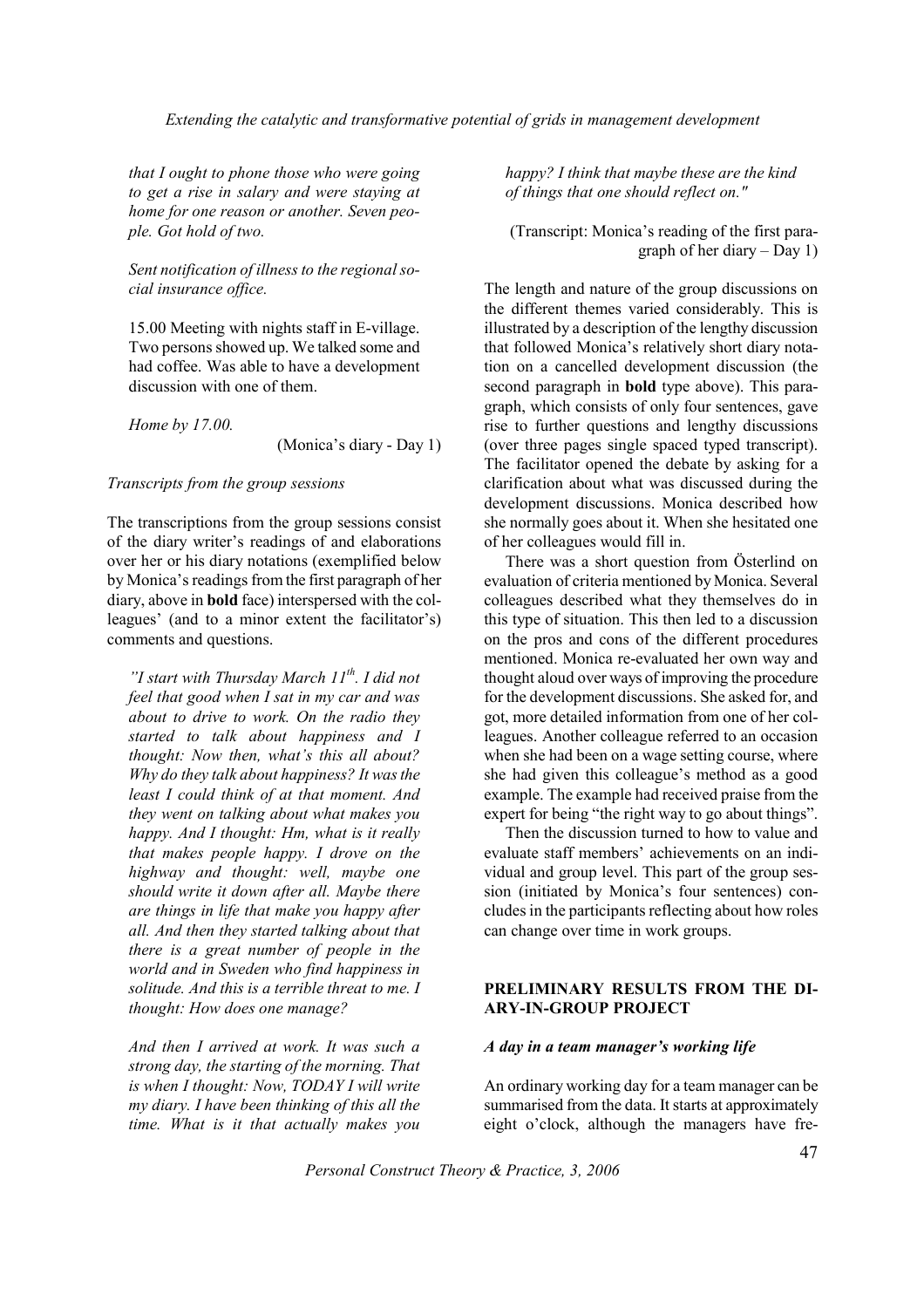quently *left the office late in the evening before.* When they arrive at work they start by checking the answering machine and e-mail inbox; several messages that demand attention will have accumulated.

It is not unusual that *the time going to and from* work is used for work related activities such as checking and even responding to messages left on their mobile phones or pondering over how to resolve unsolved problems. Since their units often are located in the outskirts of the municipality, they also spend time going to and from the head office in the city centre. In order to save valuable time it often happens that the managers grab some fast food and eat it in the car while driving to the next meeting.

Most of the team managers frequently *work on their coffee- and lunch 'breaks"*. They often "use" this time to have coffee and lunch with different staff members in order to give information and or feedback, "solve problems" that have occurred or to fulfil a kind of container or support function for staff members.

On the whole the team managers' working-days are characterised by *intermittent interruptions* (telephone calls, e-mails, questions from staff members) with a relatively high proportion of *tasks that can not be completed owing to factors out of the manager's control* (for instance, poorly functioning computer programmes, cancelled meetings or inability to get in contact with persons).

It is not all that unusual that the managers perform *tasks that are relatively unskilled*, in relation to their professional competence (picking up and datestamping the mail; account-coding invoices; copying information brochures, changing the toner in the copying machine – cf. Monica's diary entry, etc.), which supports the results from the individual interviews with the team managers (Österlind and Denicolo (A) in manuscript).

#### *Leadership dilemmas*

A first analysis of the transcriptions from the *group sessions* indicates several leadership dilemmas. They are exemplified here by the *spider-in-the-web*, *the border patrol* and the *open-door* dilemmas.

The *spider-in-the web*dilemma was discussed on several occasions. This dilemma is partly related to the *flat organisational structure*, the team mangers being in charge of  $50 - 70$  staff members and partly related to the *large quantity of information* for which the team managers are the central conduit, thus forcing them into the role of an "information officer" who spends considerable time and energy on gathering, processing and distributing information from and to different people inside and outside the organisation.

The *border patrol* dilemma is related to their role as *municipal managers "guarding" the borderline to the county council*, making and claiming the distinctions of their organisation's area of responsibility towards the representatives of the county council, the *care of older people* being a local authority responsibility whilst the medical *attendance of the same people* is a county council responsibility. In times when heavy retrenchment programmes are carried out in both organisations this position is a tough one, especially since it also involves the delicate handling of the clients' rights and requests as well as the sometimes very firm views of their relatives on how "things should be".

The *open door* dilemma is related to the managers taking pride in *"being there"* for staff members, clients and relatives. At the same time they share the experience of the *negative effects that frequent interruptions' have on their personal performances*. Strategies for handling this dilemma, and the outcomes of trying out recommended strategies, were discussed in several sessions.

In one session *Gertrude* described how she had tried the recommendation she got in the previous meeting. On that particular day there were tasks that she needed to complete before going home, so she decided to follow the advice given to close the door to her office when she did not want to be disturbed. Behind the closed door, *Gertrude* sat down at her desk and started off on her chore. After a few minutes she was interrupted by a knock on the door and one of her staff members entered, asking: *"Why have you closed the door?" Gertrude* explained the need for some peace and quiet and got the relieved answer *"Oh! Then everything is all right then. We thought you might have been taken ill."* 

This seemingly pragmatic focus (door shut or open) is a simple manifestation of an underlying philosophical dilemma embedded in the role, balancing *approachability* needed to endorse staff members and *seclusion* essential to personal managerial effectiveness equally crucial to organisational efficacy.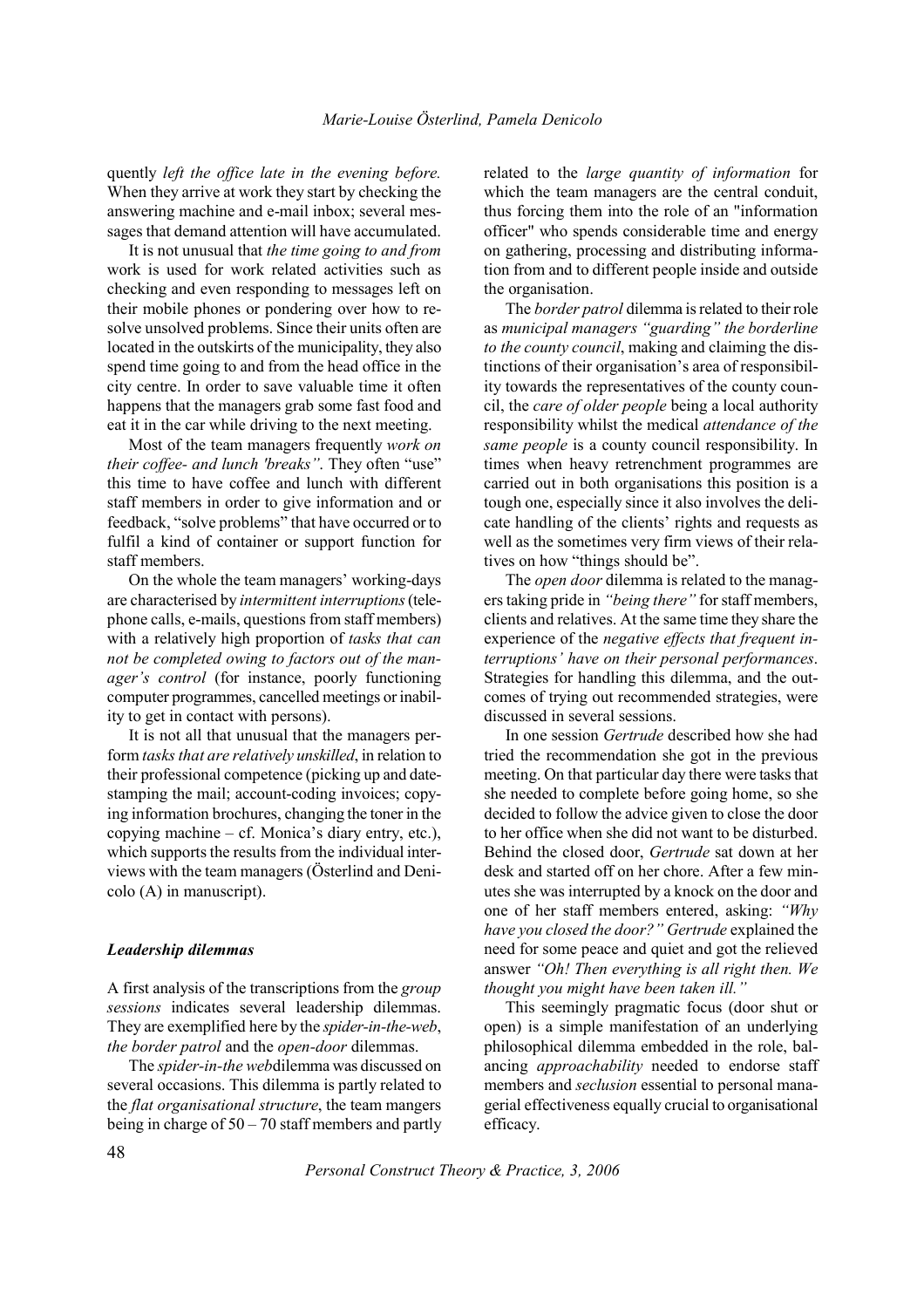#### *Synopsis of results: reactive leadership*

A brief summary of the data analysis and interpretation shows an overall picture of managers' *leadership strategies*, which are often *reactive* rather than *pro-active*. Most of them try to set an agenda for the day, which generally encompasses a few, presumably manageable, tasks and then they see what happens and act according to that. This could be a matter of personal *approach to work*. It can also be related to factors like the *frequent intermittent interruptions* and *tasks that can not be completed owing to factors out of the managers' control.* These problems, if not dealt with, can lead to *inefficient time management* and *a feeling of loss of control*.

In this project the managers made good use of the potential for transformation intrinsic in constructivist techniques used by identifying and confronting the problems occurring in their work performance.

# **CONCLUSIONS AND SUGGESTIONS FOR PRACTICE DEVELOPMENT**

Short though the extracts from the data are in this paper, they serve to illustrate the potential of the general approach of combining constructivist techniques in participative, action research. For the study of complex issues such as the experiences of people at and in their work and for aiding the development of those people, psychologists must draw on a range of approaches and methods from across the discipline and other disciplines. However, in combining methods it is important to consider their congruence and how well they articulate with each other. This paper has described one combination that proved productive for professionals working in demanding, complex jobs in the community.

The repertory grid interviews acknowledged the individuality of each participant, while the focus group sharing of generalised results allowed for the identification of commonality and the development of sociality. The diary-in-group method similarly allowed for individual difference then provided both an opportunity for similarity to be noted, and constructs shared, and for constructs to be challenged and extended in a supportive atmosphere. The introduction to these methods and the facilitation of the process thereby fulfilled the university's task to support local development processes by offering individual and group development.

The process sustained the development of leadership and praxis through (1) *individual reflection* grounded in personal experiences and (2) *group reflection* through the shared and revised construing of pertinent issues. Throughout the project the managers addressed matters important to them in their professional role. The participants' evaluations demonstrate that the process per se had positive effects on group climate and trust, observable in the development over time of the nature and depth of questions addressed during the project, and a continued willingness, beyond the project, to share problems and confront mutual problems together.

With groups of people who share similar concerns/interests and who are willing to share experiences over time in a long term situation to build up trust, we suggest that the diary-in-group method is a valuable constructivist technique that facilitates processes in which participants can explore in depth, and enhance, aspects of their professional roles in order to achieve sustainable leadership development and practice transformation within their organization.

## **REFERENCES**

- Abbot, A. (1988). *The system of professions. An essay on the division of expert labour.* Chicago: The University of Chicago Press.
- Aili, C. (2002). *Autonomi styrning och jursdiktion. Barnmorskors tal om arbetet I mödrahälsovården.*  Stockholm: Stockholms universitet. Pedagogiska institutionen.
- Alvesson, M. (1996). Leadership studies. From procedure and abstraction to reflexivity and situation. *Leadership Quarterly,* 7, Issue 4.
- Argyris, C. & Schön, D. (1985), Organizational learning II: Theory, method and practice. Reading, Mass.: Addison-Wesley.
- Bannister, D. (1981). Personal construct theory and research method. In Reason, P. and Rowan, J. (Eds.) *Human inquiry. A sourcebook of new paradigm research.* (pp. 191-199*)* Chichester: Wiley.
- Bell, R. (2005), The repertory grid technique. In Fransella, F. (Ed.) *The essential practitioner's handbook of personal construct psychology*. (pp. 67-75) Chichester: Wiley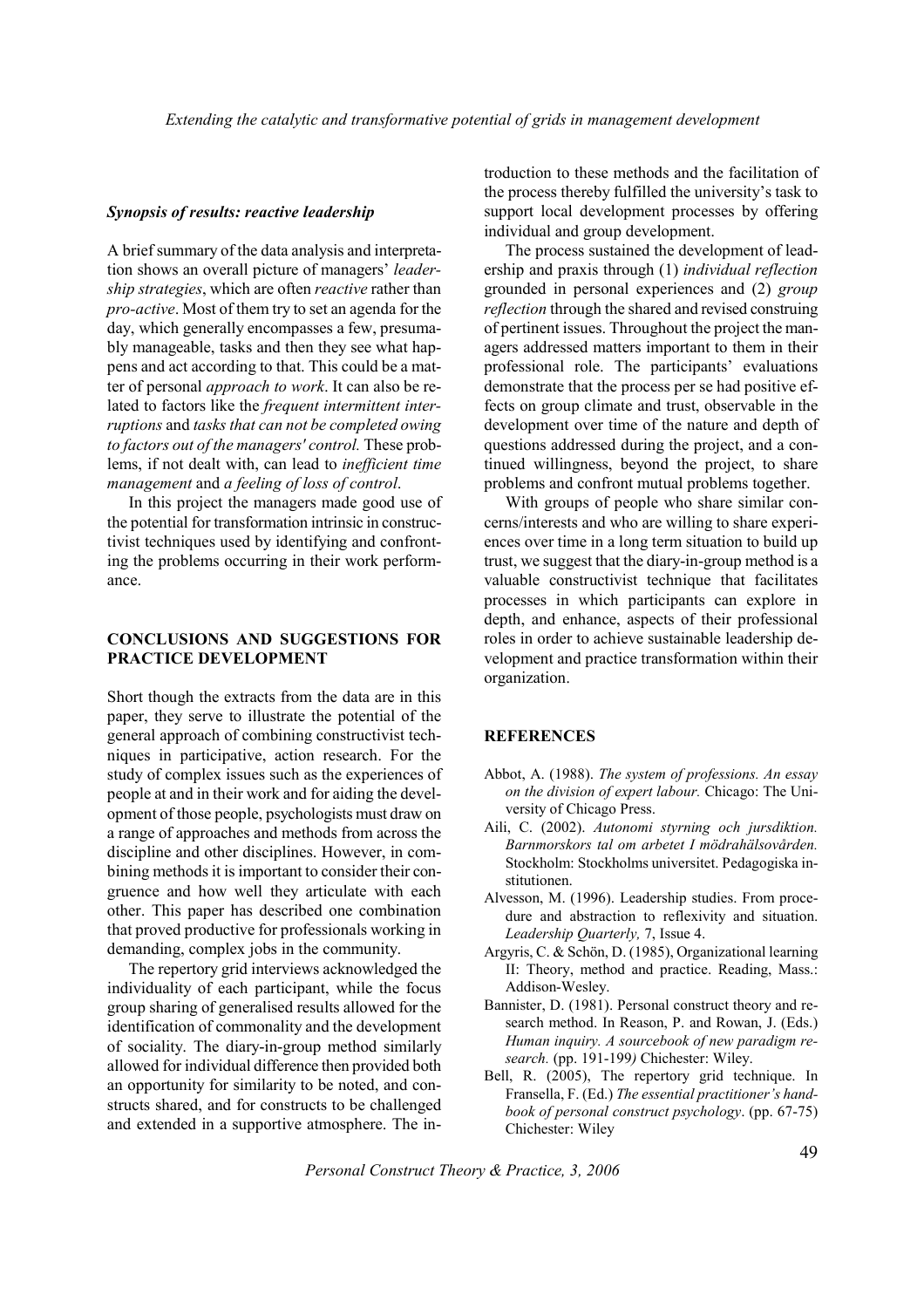- Brulin, G. (2001). The Third task of universities or how to get universities to serve their communities! In Reason, P. & Bradbury, H. (Eds.) *Handbook of action research. Participative inquiry and practice.* (pp. 440-446) London: Sage.
- Dalton, P. & Dunnett, G., (1992). *A psychology for living. personal construct theory for professionals and clients.* Farnborough: EPCA Publications*.*
- Denicolo, P. M. & Pope, M. L. (2001). *Transformative education. personal construct approaches to practice and research.* London: Whurr.
- Fransella, F., (Ed.) (2005). The essential practitioner's handbook of personal construct psychology. Chichester: John Wily & Son.
- Gaines, B. R., Shaw, M. L. G. (2005). WebGrid III. Programme for the analysis of repertory grids. http://tiger.cpsc.ucalgary.ca/
- Heron, J., & Reason, P., (2001). The practice of cooperative inquiry: research 'with' rather than 'on' people. In Reason, P., & Bradbury, H., (Ed) *Handbook of action research participative inquiry and practice*. London: SAGE Publication.
- Kelly, G. A. (1955). The psychology of personal constructs. Volume one: A theory of personality. New York: Norton.
- Lindén, J. (1996). Theoretical and methodological questions concerning a contextual approach to psychosocial issues of working life. *Science Communication, 18, 59-79.*
- Lipsky, M. (1980). *Street-level bureaucracy. Dilemmas of the individual in public services*. New York: Russell Sage Foundation.
- Madriz, E., (2000). Focus groups in feminist research In Denzin, N. K. and Lincoln, Y. S. *Handbook of qualitative research* Second edition. Thousand Oaks: Sage.
- Morgan, D. L. (1998). *The focus group guidebook*. Thousand Oaks: Sage.
- Österlind, M.-L., and Denicolo, P. M. (A, in manuscript). *So much to do and so little time. Municipal managers explore their tasks and roles.*
- Österlind, M.-L., and Denicolo, P. M. (B, in manuscript). *Spiders risking to get caught in their own webs. Group construing of municipal leadership.*
- Pope, M. L. & Denicolo, P. M. (1991). Developing constructive action: Personal construct psychology, action research & professional development In Zuber-Skerrit (Ed)*Action Research for Change and Development.* (pp.93-111) Aldershot: Gower.
- Schein, E., (1990). Organizational culture. *American Psychologist*, *45*, 109-119.
- Schön, D. (1983). *The reflective practitioner*. *How professionals think in action*. Aldershot: Avebury.
- Smith, J. (1995). Repertory grids: an interactive, casestudy perspective. In Smith, J., Harré, R. & Van Langenhove, L. (Eds.) *Rethinking methods in psychology.* ( pp. 162-177) London: Sage Publications.
- Wallenberg, J., (1997). *Kommunalt arbetsliv i omvandling. Styrning och självständighet i postindustriell tjänsteproduktion.* Stockholm: SNS Förlag.
- Westlund, H. (2004) *Regionala effekter av högre utbildning, högskolor och universitet.* A2004:002 Stockholm: ITPS, Institutet för tillväxt politiska studier.

This study was partly financed by the Municipality and the Universities of Kristianstad and Reading

## **ABOUT THE AUTHORs**

*Marie-Louise Österlind* is Juniour Lecturer at Kristianstad University, Sweden and doctoral student at the Department of Psychology, Lund University, Sweden.

E-Mail: marie-louise.osterlind@bet.hkr.se

*Pamela Denicolo*, Ph.D., is the Professor of Postgraduate and Professional Education at the University of Reading, UK and the Director of the Research Centre for PCP in Education.

E-Mail: p.m.denicolo@rdg.ac.uk

# **REFERENCE**

Österlind, M.-L., Denicolo, P. M. (2006). Extending the catalytic and transformative potential of grids using a congruent technique: An exemplar study of management development. *Personal Construct Theory & Practice, 3,* 38-50

Retrieved from:

http://www.pcpnet.org/journal/pctp06/oesterlind06.pdf

Received: 10 Oct 2005 *-* Accepted: 19 Dec 2006 - Published*:* 21 Dec 2006